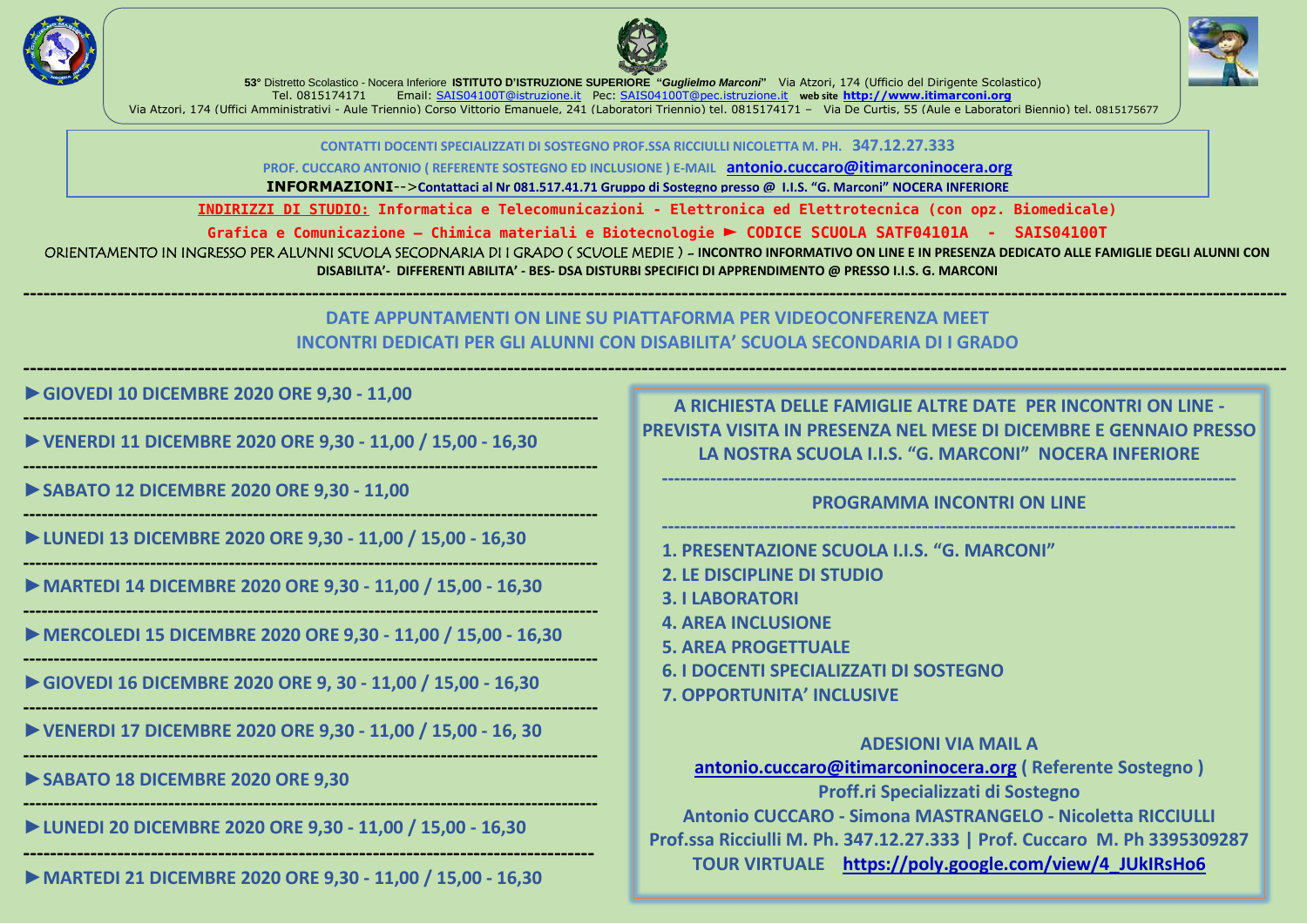| <b>PER GLI ALUNNI ISCRITTI</b>                                                                                                                                                                                                                                                                                                                                                                                                                                     | PER LE FAMIGLIE DEGLI ALUNNI ISCRITTI                                                                            | <b>PERI</b><br><b>SECONI</b>             |
|--------------------------------------------------------------------------------------------------------------------------------------------------------------------------------------------------------------------------------------------------------------------------------------------------------------------------------------------------------------------------------------------------------------------------------------------------------------------|------------------------------------------------------------------------------------------------------------------|------------------------------------------|
| <b>TASSE DI ISCRIZIONI GRATUITE</b>                                                                                                                                                                                                                                                                                                                                                                                                                                | PRATICA GRATUITA AMMINISTRATIVA LEGGE 104/1992 E/O<br><b>CERTIFICAZIONE ASL - INDICAZIONI DETTAGLIATE</b>        |                                          |
| <b>COMODATO D'USO GRATUITO COMPUTER NOTEBOOK</b>                                                                                                                                                                                                                                                                                                                                                                                                                   | <b>TASSE DI ISCRIZIONI GRATUITE</b>                                                                              | <b>POSSIBILITA</b>                       |
| PRECORSI GRATUITI ON LINE E/O IN PRESENZA DI<br>(MATEMATICA - INFORMATICA - ROBOTICA EDUCATIVA INCLUSIVA -<br><b>METODOLOGIE DI STUDIO E DIDATTICHE)</b>                                                                                                                                                                                                                                                                                                           | PRATICA GRATUITA AMMINISTRATIVA LEGGE 68/1999 - PRIMO<br><b>INSERIMENTO LAVORATIVO - INDICAZIONI DETTAGLIATE</b> | <b>PROGETTAZ</b>                         |
| PUNTO DI ASCOLTO - SUPPORTO SPECIALISTICO                                                                                                                                                                                                                                                                                                                                                                                                                          | PROCEDURA AMMINISTRATIVA E RICORSUALE GRATUITA AUMENTO<br>ORE DI SOSTEGNO - NON UN'ORA(1 ORA) DI MENO            | <b>POSSIBILITA'</b><br><b>PER LE PRO</b> |
| POTENZIAMENTO COGNITIVO E MOTIVAZIONALE<br><b>DIDATTICA DEDICATA</b>                                                                                                                                                                                                                                                                                                                                                                                               | <b>TUTORAGGIO DEDICATO PER GLI ALUNNI</b>                                                                        | <b>CORSO DI AO</b>                       |
| <b>ORIENTAMENTO PERSONALE E SCOLASTICO</b>                                                                                                                                                                                                                                                                                                                                                                                                                         | <b>CONTATTI E INFO SU ASSOCIAZIONI E TERZO SETTORE</b>                                                           | <b>FUNZIONAI</b><br><b>INIZIATIVE</b>    |
| <b>PCTO - PERCORSI PER LE COMPETENZE TRASVERSALI E PER</b><br>L'ORIENTAMENTO (ALTERNANZA SCUOLA LAVORO)                                                                                                                                                                                                                                                                                                                                                            | INFORMAZIONI SU BANDI - FONDI - FINZANZIAMENTI - SOSTEGNO<br><b>ECONOMICO - INDENNITA' DI FREQUENZA</b>          | <b>INFERIORE E</b>                       |
| RETE BES SU PIU' SCUOLE E TERZO SETTORE - TERZO SETTORE   ASSOCIAZIONI                                                                                                                                                                                                                                                                                                                                                                                             | <b>SUPPORTO SPECIALISTICO ALLE FAMIGLIE</b>                                                                      | <b>INFORMAZ</b>                          |
| <b>ASSISTENZA SPECIALISTICA PIANI DI ZONA - COMUNE</b>                                                                                                                                                                                                                                                                                                                                                                                                             | <b>INFORMAZIONI E FORMAZIONE GRATUITA PER LE FAMIGLIE</b>                                                        |                                          |
| <b>ORIENTAMENTO POST-DIPLOMA ED AUTONOMIA PERSONALE</b><br>(LEGGE 68/1999 INSERIMENTO LAVORATIVO- CENTRI PER L'IMPIEGO -                                                                                                                                                                                                                                                                                                                                           | INCONTRI DEDICATI CON LE FAMIGLIE DELL'ALLIEVO DURANTE<br>TUTTO L'ANNO SCOLASTICO                                | <b>NEWSLET</b>                           |
| <b>COLLOCAMENTO MIRATO PROVINCIALE )</b><br><b>MINI STAGE INCLUSIVO GRATUITO CON ATTESTATO FINALE UTILIZZABILE COME</b>                                                                                                                                                                                                                                                                                                                                            | <b>PROGETTO DI VITA E VITA INDIPENDENTE</b>                                                                      | <b>DATABASE</b>                          |
| <b>CREDITO FORMATIVO PER ESAME DI LICENZA MEDIA ED VALIDO COME CREDITO</b><br><b>FORMATIVO PER LA SCUOLA SECONDARIA DI II GRADO</b>                                                                                                                                                                                                                                                                                                                                | <b>INCONTRI INFORMATIVI FAMIGLIA SCUOLA ED OPERATORI</b><br><b>SPECIALIZZATI</b>                                 | <b>POSSIBI</b>                           |
| LABORATORI DI INFORMATICA - SISTEMI - ELETTROTECNICA - ROBOTICA -<br>INCLUSIONE - MOTORIO IN PISCINA - SPORT E DISABILITA' - NUOVE TECNOLOGIE<br>E DISABILITA' - SUPPORTO SCOLASTICO DIDATTICA DIGITALE INTEGRATA - DDI                                                                                                                                                                                                                                            | <b>SOCIAL NETWORK</b>                                                                                            | <b>POSSIB</b>                            |
| ATTIVITA' DI TERAPIA OCCUPAZIONALE – ROLE PLAYING SIMULATION - STAGES E                                                                                                                                                                                                                                                                                                                                                                                            | $\boxed{\textcircled{\;}}$<br>Instagram<br>https://www.instagram.com/iis guglielmo marconi/                      |                                          |
| SIMULAZIONE ATTIVITA' LAVORATIVE - ORIENTAMENTO AL LAVORO ED<br>UNIVERSITA' – PROGETTO DI VITA E VITA INDIPENDENTE – AUTONOMIA ED<br><b>APPRENDIMENTO DELL'ALLIEVO -METODO DI STUDIO – STRATEGIE DIDATTICHE</b><br>INCLUSIVE - TUTORAGGIO INDIVIDUALE E NEL GRUPPO CLASSE<br>TECNOLOGIE INFORMATICHE DEDICATE ALL'ALUNNO - EDUCAZIONE<br><b>COMPORTAMENTALE - UTILIZZO INTENSIVO PERSONAL COMPUTER ED ATTIVITA'</b><br>AD ESSO CONNESSE - DIDATTICA DI LABORATORIO | facebook<br>https://www.facebook.com/itigmarconi                                                                 |                                          |
|                                                                                                                                                                                                                                                                                                                                                                                                                                                                    | http://www.itimarconi.org<br><b>Web Site</b>                                                                     |                                          |
|                                                                                                                                                                                                                                                                                                                                                                                                                                                                    | FONDI<br>TRUTTURALI<br>EUROPEI<br>Robotica III Saliwa<br>2014-2020                                               |                                          |
| CTS ( I CENTRI TERRITORIALI DI SUPPORTO STRUMENTI INFORMATICI E<br>TECNOLOGICI) - CTI ( CENTRI TERRITORIALI PER L'INCLUSIONE )                                                                                                                                                                                                                                                                                                                                     | $\mathcal{L}$<br>exe                                                                                             |                                          |

**I DOCENTI DI SOSTEGNO SCUOLA DARIA DI I GRADO (SCUOLE MEDIE) DEGLI ALUNNI ISCRITTI** 

**PUBBLICAZIONE SCIENTIFICA EDUCATIVA PER LE PROGETTAZIONI IN ATTO PRESSO I.I.S. "G." MARCONI NOCERA INFERIORE**

**DI ARTICOLO DI NATURA SCIENTIFICA ED EDUCATIVA PER LE PROGETTAZIONI IN ATTO PRESSO I.I.S. "G." MARCONI NOCERA INFERIORE**

**CORSO DI AGGIORNAMENTO GRATUITO SU PEI-ICF | PROFILO DI MENTO | METODOLOGIE DIDATTICHE INNOVATIVE** 

**IDI GEMELLAGGIO TRA I.I.S. G.MARCONI NOCERA** 

**LE SCUOLE SECONDARIE DI I GRADO PER INIZIATIVE FORMATIVE ED INFORMATIVE**

**PLITA' DI PARTECIPAZIONE A SUMMER SCHOOL INCLUSIONE**







**INFORMAZIONI SU BANDI – FONDI – FINZANZIAMENTI PER IL SOSTEGNO ED INCLUSIONE**

**NEWSLETTERS DEDICATE PER I DOCENTI DI SOSTEGNO SU INIZIATIVE INCLUSIVE**

**MATERIALE BES -DSA – DISABILITA' PER I DOCENTI** 

**POSSIBILITA' DI CORSI IN METODI ( FEUERSTEIN - ABA - MONTESSORI )**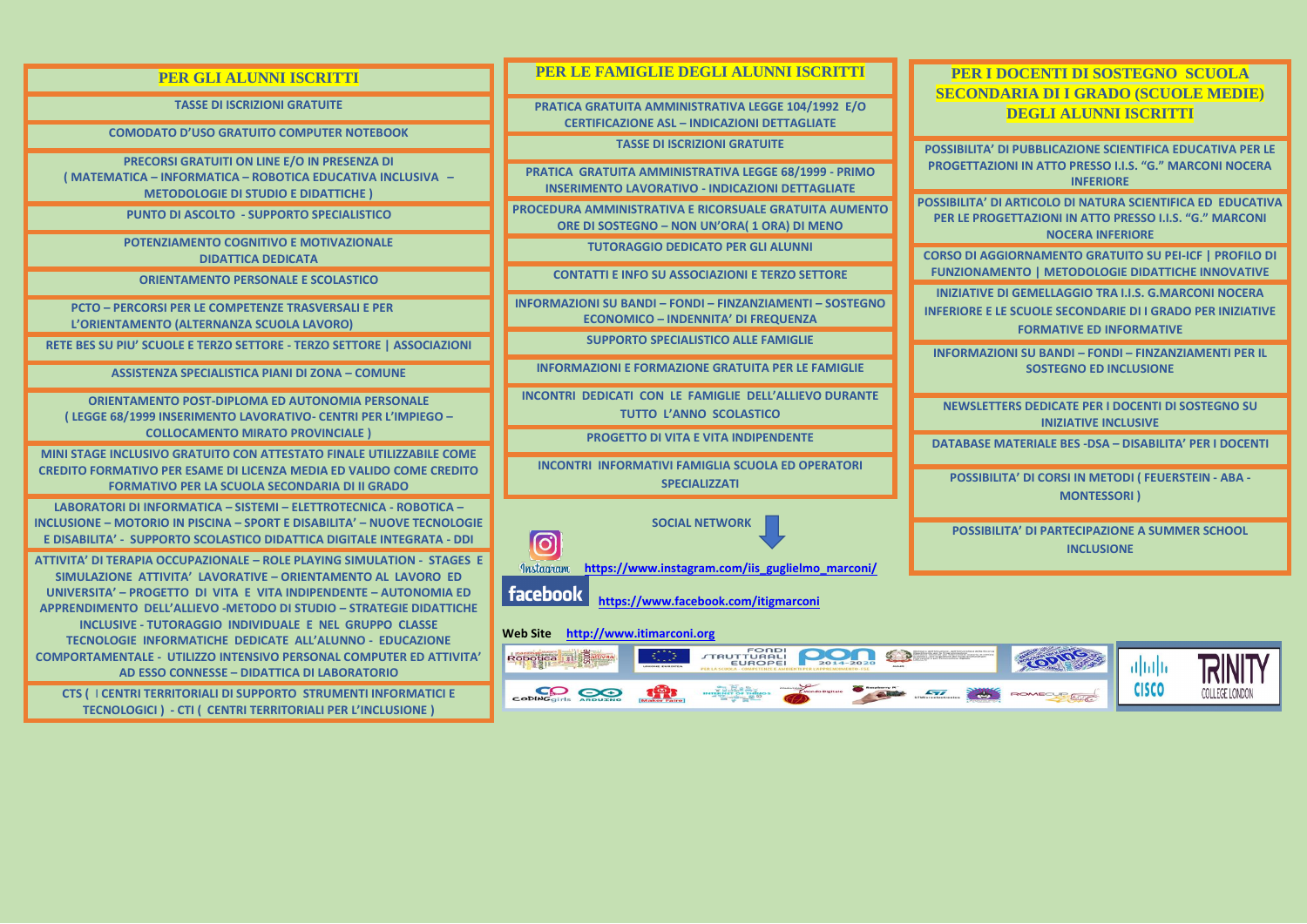## **►ALLA CORTESE ATTENZIONE DEL DIRIGENTE SCOLASTICO ►AL DOCENTE REFERENTE ORIENTAMENTO ► AL DOCENTE REFERENTE DI SOSTEGNO ED INCLUSIONE**

| INVITO ORIENTAMENTO ALUNNI IN INGRESSO PRESSO I.I.S. "G. MARCONI" NOCERA INFERIORE - CODICE SCUOLA SATF04101A - SAIS04100T                                                                                                                                                                                                                                                                                                                                                                                                                                                                                                                                                                                                                                                                                                                                                                                                                                                                                                                                                                                                                                                                                                                                                                                                                                                                                                                                                                                                                                                                                                                                                                                                                                                                                                                                                                                                  |
|-----------------------------------------------------------------------------------------------------------------------------------------------------------------------------------------------------------------------------------------------------------------------------------------------------------------------------------------------------------------------------------------------------------------------------------------------------------------------------------------------------------------------------------------------------------------------------------------------------------------------------------------------------------------------------------------------------------------------------------------------------------------------------------------------------------------------------------------------------------------------------------------------------------------------------------------------------------------------------------------------------------------------------------------------------------------------------------------------------------------------------------------------------------------------------------------------------------------------------------------------------------------------------------------------------------------------------------------------------------------------------------------------------------------------------------------------------------------------------------------------------------------------------------------------------------------------------------------------------------------------------------------------------------------------------------------------------------------------------------------------------------------------------------------------------------------------------------------------------------------------------------------------------------------------------|
| ALLA CORTESE ATTENZIONE DEL DIRIGENTE SCOLASTICO<br>AL DOCENTE REFERENTE ORIENTAMENTO<br>AL DOCENTE REFERENTE DI SOSTEGNO ED INCLUSIONE                                                                                                                                                                                                                                                                                                                                                                                                                                                                                                                                                                                                                                                                                                                                                                                                                                                                                                                                                                                                                                                                                                                                                                                                                                                                                                                                                                                                                                                                                                                                                                                                                                                                                                                                                                                     |
| POSSIBILMENTE DA DIVULGARE AL DIRIGENTE - ALLE FAMIGLIE - AGLI ALUNNI - AI DOCENTI DI SOSTEGNO ED ORIENTAMENTO                                                                                                                                                                                                                                                                                                                                                                                                                                                                                                                                                                                                                                                                                                                                                                                                                                                                                                                                                                                                                                                                                                                                                                                                                                                                                                                                                                                                                                                                                                                                                                                                                                                                                                                                                                                                              |
| SCHEMA ORIENTAMENTO IN INGRESSO PRESSO LA SCUOLA I.I.S. "G. MARCONI" ISTITUTO TECNOLOGICO TECNICO SCIENTIFICO NOCERA INFERIORE(SA)<br>INFORMATICA - ELETTRONICA - ROBOTICA - TELECOMUNICAZIONI - BIOMEDICALE - CODING - CHIMICA - BIOTECNOLOGIE - GRAFICA - COMUNICAZIONE - NUOVE TECNOLOGIE E DISABILITA' -<br>ROBOTICA EDUCATIVA INCLUSIVA - SPORT E DISABILITA'                                                                                                                                                                                                                                                                                                                                                                                                                                                                                                                                                                                                                                                                                                                                                                                                                                                                                                                                                                                                                                                                                                                                                                                                                                                                                                                                                                                                                                                                                                                                                          |
| - PER LA SCUOLA SECONDARIA DI I GRADO:<br>A INCONTRO ON LINE DEDICATO PER INCLUSIONE E SOSTEGNO PER LE FAMIGLIE - GLI ALUNNI - DOCENTI SCUOLA SECONDARIA DI I GRADO<br>→ PROGETTI DI RETE INCLUSIONE E SOSTEGNO CON FORMAZIONE E BUONE PRASSI<br>→ PROGETTI DI RETE BES, DSA, DES                                                                                                                                                                                                                                                                                                                                                                                                                                                                                                                                                                                                                                                                                                                                                                                                                                                                                                                                                                                                                                                                                                                                                                                                                                                                                                                                                                                                                                                                                                                                                                                                                                           |
| PER GLI ALUNNI SCUOLA SECONDARIA DI I GRADO   ALUNNI CON DISABILITÀ':<br>> TASSE DI ISCRIZIONI GRATUITE<br>→ COMODATO D'USO GRATUITO COMPUTER NOTEBOOK<br>→ PRE CORSI GRATUITI ON LINE E/O IN PRESENZA DI (MATEMATICA – INFORMATICA – ROBOTICA EDUCATIVA INCLUSIVA – METODOLOGIE DI STUDIO E DIDATTICHE)<br>> PUNTO DI ASCOLTO - SUPPORTO SPECIALISTICO - DIDATTICA DEDICATA<br>$\rightarrow$ POTENZIAMENTO COGNITIVO E MOTIVAZIONALE<br>→ PCTO – PERCORSI PER LE COMPETENZE TRASVERSALI E PER L'ORIENTAMENTO (ALTERNANZA SCUOLA LAVORO)<br>RETE BES SU PIU' SCUOLE E TERZO SETTORE - TERZO SETTORE   ASSOCIAZIONI<br>ASSISTENZA SPECIALISTICA PIANI DI ZONA – COMUNE<br>→ ORIENTAMENTO POST-DIPLOMA ED AUTONOMIA PERSONALE (LEGGE 68/1999 INSERIMENTO LAVORATIVO- CENTRI PER L'IMPIEGO – COLLOCAMENTO MIRATO PROVINCIALE)<br>A MINI STAGE INCLUSIVO GRATUITO CON ATTESTATO FINALE UTILIZZABILE COME CREDITO FORMATIVO PER ESAME DI LICENZA MEDIA ED VALIDO COME CREDITO FORMATIVO PER LA SCUOLA<br><b>SECONDARIA DI II GRADO</b><br>A LABORATORI DI INFORMATICA – SISTEMI – ELETTROTECNICA - ROBOTICA – INCLUSIONE – MOTORIO IN PISCINA – SPORT E DISABILITA' – NUOVE TECNOLOGIE E DISABILITA' -<br>$\rightarrow$ SUPPORTO SCOLASTICO DIDATTICA DIGITALE INTEGRATA – DDI<br>ATTIVITA' DI TERAPIA OCCUPAZIONALE – ROLE PLAYING SIMULATION - STAGES E SIMULAZIONE ATTIVITA' LAVORATIVE – ORIENTAMENTO AL LAVORO ED UNIVERSITA' -<br>PROGETTO DI VITA E VITA INDIPENDENTE – AUTONOMIA ED APPRENDIMENTO DELL'ALLIEVO -METODO DI STUDIO – STRATEGIE DIDATTICHE INCLUSIVE –<br>TUTORAGGIO INDIVIDUALE E NEL GRUPPO CLASSE<br>A TECNOLOGIE INFORMATICHE DEDICATE ALL'ALUNNO - EDUCAZIONE COMPORTAMENTALE - UTILIZZO INTENSIVO PERSONAL COMPUTER ED ATTIVITA' AD ESSO CONNESSE -<br><b>DIDATTICA DI LABORATORIO</b><br>TERRITORIALI DI SUPPORTO STRUMENTI INFORMATICI E TECNOLOGICI) - CTI ( CENTRI TERRITORIALI PER L'INCLUSIONE) |
| PER I DOCENTI DI SOSTEGNO ED ORIENTAMENTO SCUOLA SECONDARIA DI I GRADO:<br>→ POSSIBILITA' DI PUBBLICAZIONE SCIENTIFICA EDUCATIVA PER LE PROGETTAZIONI IN ATTO PRESSO I.I.S. "G." MARCONI NOCERA INFERIORE<br>POSSIBILITA' DI ARTICOLO DI NATURA SCIENTIFICA ED EDUCATIVA PER LE PROGETTAZIONI IN ATTO PRESSO I.I.S. "G." MARCONI NOCERA INFERIORE                                                                                                                                                                                                                                                                                                                                                                                                                                                                                                                                                                                                                                                                                                                                                                                                                                                                                                                                                                                                                                                                                                                                                                                                                                                                                                                                                                                                                                                                                                                                                                           |

**→ POSSIBILITA' DI PUBBLICAZIONE SCIENTIFICA EDUCATIVA PER LE PROGETTAZIONI IN ATTO PRESSO I.I.S. "G." MARCOI → POSSIBILITA' DI ARTICOLO DI NATURA SCIENTIFICA ED FDUCATIVA PER LE PROGETTAZIONI IN ATTO PRESSO I.I.S. "G." MA** ➔ **CORSO DI AGGIORNAMENTO GRATUITO SU PEI-ICF | PROFILO DI FUNZIONAMENTO | METODOLOGIE DIDATTICHE INNOVATIVE** ➔ **INIZIATIVE DI GEMELLAGGIO TRA I.I.S. G.MARCONI NOCERA INFERIORE E LE SCUOLE SECONDARIE DI I GRADO PER INIZIATIVE FORMATIVE ED INFORMATIVE** ➔ **INFORMAZIONI SU BANDI – FONDI – FINANZIAMENTI PER IL SOSTEGNO ED INCLUSIONE** ➔ **NEWSLETTERS DEDICATE PER I DOCENTI DI SOSTEGNO SU INIZIATIVE INCLUSIVE**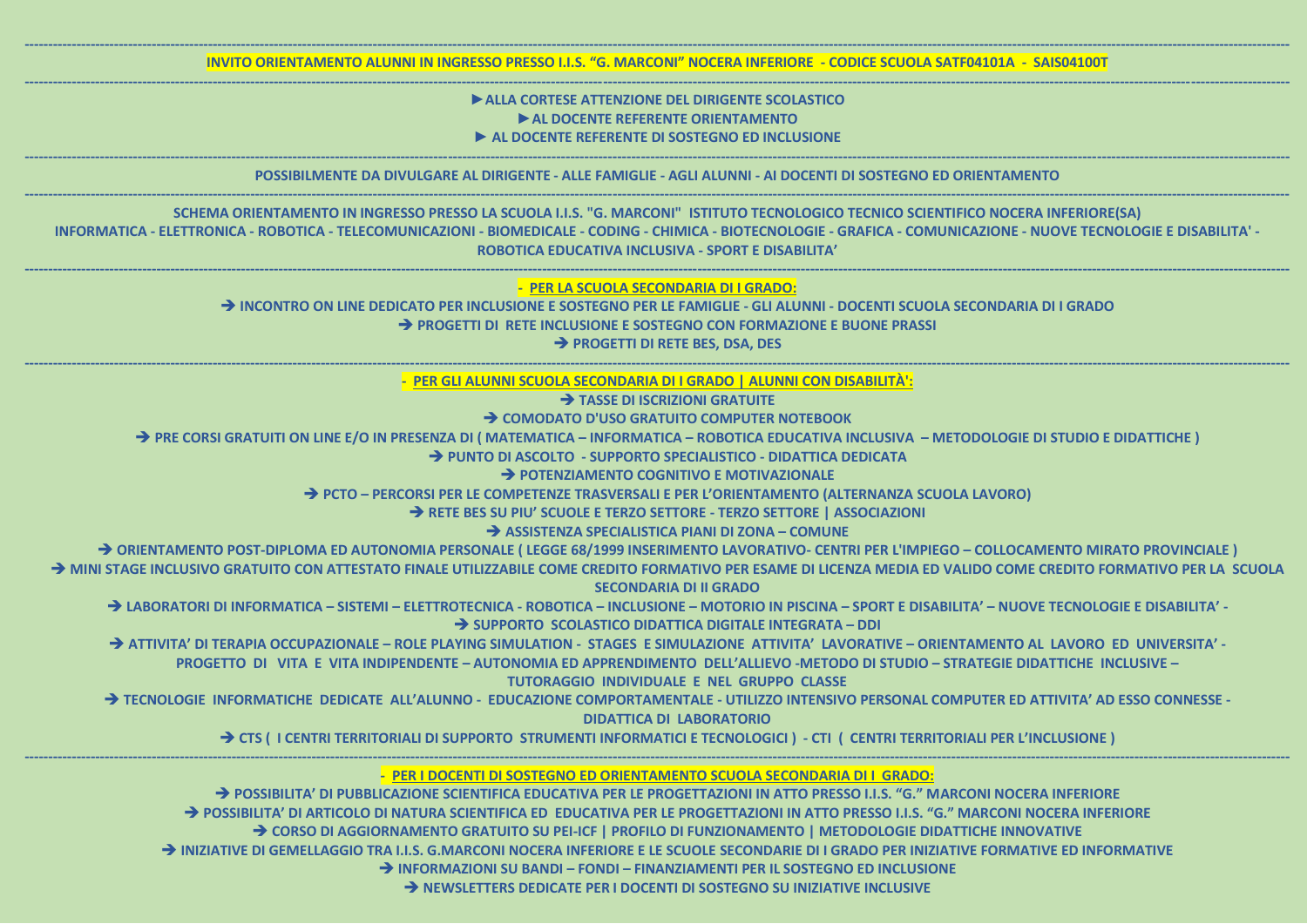> DATABASE MATERIALE BES - DSA - DISABILITA' PER I DOCENTI > POSSIBILITA' DI CORSI IN METODI ( FEUERSTEIN - ABA -MONTESSORI ) > POSSIBILITA' DI PARTECIPAZIONE A SUMMER SCHOOL INCLUSIONE PER LE FAMIGLIE DEGLI ALUNNI SCUOLA SECONDARIA DI I GRADO: > PRATICA GRATUITA AMMINISTRATIVA LEGGE 104/1992 E/O CERTIFICAZIONE ASL - INDICAZIONI DETTAGLIATE > TASSE DI ISCRIZIONI GRATUITE → PRATICA GRATUITA AMMINISTRATIVA LEGGE 68/1999 - PRIMO INSERIMENTO LAVORATIVO - INDICAZIONI DETTAGLIATE → PROCEDURA AMMINISTRATIVA E RICORSUALE GRATUITA AUMENTO ORE DI SOSTEGNO - NON UN'ORA(1 ORA) DI MENO > TUTORAGGIO DEDICATO PER GLI ALUNNI > CONTATTI E INFO SU ASSOCIAZIONI E TERZO SETTORE → INFORMAZIONI SU BANDI – FONDI – FINANZIAMENTI – SOSTEGNO ECONOMICO – INDENNITA' DI FREQUENZA > SUPPORTO SPECIALISTICO ALLE FAMIGLIE > INFORMAZIONI E FORMAZIONE GRATUITA PER LE FAMIGLIE > INCONTRI DEDICATI CON LE FAMIGLIE DELL'ALLIEVO DURANTE TUTTO L'ANNO SCOLASTICO > PROGETTO DI VITA E VITA INDIPENDENTE > INCONTRI INFORMATIVI FAMIGLIA SCUOLA ED OPERATORI SPECIALIZZATI

### **LABORATORI**

LAB. RETE BES NEL GRUPPO CLASSE( POTENZIAMENTO COGNITIVO, GESTIONE DEI GRUPPI CLASSE E SUPPORTO SCOLASTICO AGLI ALUNNI E ALLE FAMIGLIE) - LAB. ASSISTENZA SPECIALISTICA( CON SUPPORTO DI FIGURE PROFESSIONALI COME EDUCATORI - TEERAPISTI - ESPERTI DI METODOLOGIE DIDATTICHE ) LAB. INFORMATICA - LAB. MULTIMEDIALE - LAB. LINGUISTICO - LAB. DI ROBOTICA - LAB TERAPIA OCCUPAZIONALE ( LABORATORIO DEL FARE E LE MOLTEPLICI ATTIVITÀ DELLA VITA QUOTIDIANA, ATTRAVERSO UN INTERVENTO INDIVIDUALE O DI GRUPPO, COINVOLGE LA GLOBALITÀ DELLA PERSONA CON LO SCOPO DI AIUTARNE L'ADATTAMENTO FISICO, PSICOLOGICO O SOCIALE, PER MIGLIORARNE GLOBALMENTE LA QUALITÀ DI VITA PUR NELLA DISABILITÀ) - LAB DI INCLUSIONE - LAB. DI ROLE PLAYING SIMULATION ( APPRENDIMENTO ESPERENZIALE. ROLE PLAY IL ROLE PLAYING È UNA MODALITÀ DI FORMAZIONE CHE SI PROPONE DI SIMULARE, PER QUANTO POSSIBILE, UNA SITUAZIONE REALE, ALLO SCOPO DI FAR CONOSCERE AI PARTECIPANTI, ATTRAVERSO L'ESPERIENZA PRATICA, LE RELAZIONI CHE SI STABILISCONO IN UN'ATTIVITÀ CARATTERIZZATA DA UN IMPORTANTE PROCESSO DI COMUNICAZIONE. IL ROLE-PLAY MIRA, PERTANTO, A RENDERE I PARTECIPANTI CONSAPEVOLI DEI PROPRI ATTEGGIAMENTI, EVIDENZIA I SENTIMENTI E I VISSUTI SOTTESI ALLA SITUAZIONE CREATA E RINVIA ALLA DIMENSIONE SOGGETTIVA, ALLE MODALITÀ DI PROPORSI NELLA RELAZIONE E NELLA COMUNICAZIONE. LE CARATTERISTICHE DI QUESTO METODO FORNISCONO MOLTEPLICI STIMOLI ALL'APPRENDIMENTO ATTRAVERSO L'IMITAZIONE E L'AZIONE, ATTRAVERSO L'OSSERVAZIONE DEL COMPORTAMENTO DEGLI ALTRI E I COMMENTI RICEVUTI SUL **PROPRIO, ATTRAVERSO L'ANALISI DELL'INTERO PROCESSO)** 

ECCELLENZE E PROGETTAZIONI PRESSO @ I.I.S. G. MARCONI NOCERA INFERIORE(SA)

RETE BES(REGIONE CAMPANIA) - ASSISTENZA SPECILISTICA ( PIANI DI ZONA – COMUNE ) – PROGETTO TERAPIA OCCUPAZIONALE – ROLE PLAYNG SIMULATION – ORIENTAMENTO AL LAVORO POST DIPLOMA – INDAGINE EDUSCOPIO INDICE OCCUPAZIONE DEI DIPLOMATI 44% A DUE ANNI DEL DIPLOMA – ROBOTICA – PCTO ( PERCORSI PER LE COMPETENZE TRASVERSALI E PER L'ORIENTAMENTO (ALTERNANZA SCUOLA LAVORO) - LA ROMECUP ( ROBOTICA ) FONDAZIONE MONDO DIGITALE IN COLLABORAZIONE CON MINISTERO DELL'ISTRUZIONE, DELL'UNIVERSITÀ E DELLA RICERCA, ROMA CAPITALE, CITTÀ EDUCATIVA DI ROMA, COMAU SPA, ENEA, LA SAPIENZA UNIVERSITÀ DI ROMA. ROME CUP EXPLORER JUNIOR 2016". – ROME CUP EXPLORER SENIOR 2017 - CONCORSO STMICROELECTRONICS "PROGETTA CON STM32 OPEN DEVELOPMENT ENVIRONMENT" A.S. 2016/2017 CON IL PROGETTO "ENERGY SAVING SCHOOL"IL TEAM VINCENTE È STATO PREMIATO A **MAGGIO 2017 PRESSO LA SEDE DI CATANIA** 

CONCORSO STMICROELECTRONICS "PROGETTA CON STM32 CON IL PROGETTO"SMART HOME FOR BLIND "PROGETTO "SMART PARKING FOR DISABLED" - CONCORSO INTERNAZIONALE DI **ECCELLENZA GLOBAL** 

JUNIOR - MAKER FAIRE ROME INNOVAZIONE TECNOLOGICA, CON IL SISTEMA "SMART HOUSE FOR BLIND"- IL TEAM AFKG-CODERS NELL'HACKATHON DI CODING GIRLS – UNIVERSITÀ SALERNO DIPARTIMENTO DI INFORMATICA ROMA DICEMBRE 2018 PREMIATI DA UNA GIURIA DEL MIUR E DELLA ASSOCIAZIONE LIBERA I NOSTRI STUDENTI FINALISTI DEL CONCORSO NAZIONALE- 'INNOVAZIONE TECNOLOGICA ALLA FIERA DI RIMINI MACFRUT 2019 PREMIATI CON I "CLARA DIGITAWARDS 2019" DUE PROGETTI - IL TEAM DEL PROGETTO STLFR SYSTEM - EVENTO "SCHOOL VILLAGE", SEZIONE DI "INNOVATION VILLAGE" DEDICATA AI PROCESSI DI INNOVAZIONE NEL SISTEMA DELL'ISTRUZIONE PROMOSSO DALLA DIREZIONE SCOLASTICA REGIONALE PER LA CAMPANIA E DAL DIETI - DIPARTIMENTO DI INGEGNERIA ELETTRICA E DELLE TECNOLOGIE DELL'INFORMAZIONE -'EVENTO "NEAPOLIS INNOVATION TECHNOLOGY DAY" DEDICATO A FARE INCONTRARE IMPRESE, START-UP, STUDENTI E DOCENTI UNIVERSITARI CHE OPERANO NEI SETTORI DELLE NUOVE SOLUZIONI E APPLICAZIONI TECNOLOGICHE PER SMART MOBILITY, POWER & ENERGY, E IOT PROMOSSO STMICROELECTRONICS CON LA COLLABORAZIONE DEL DIETI.